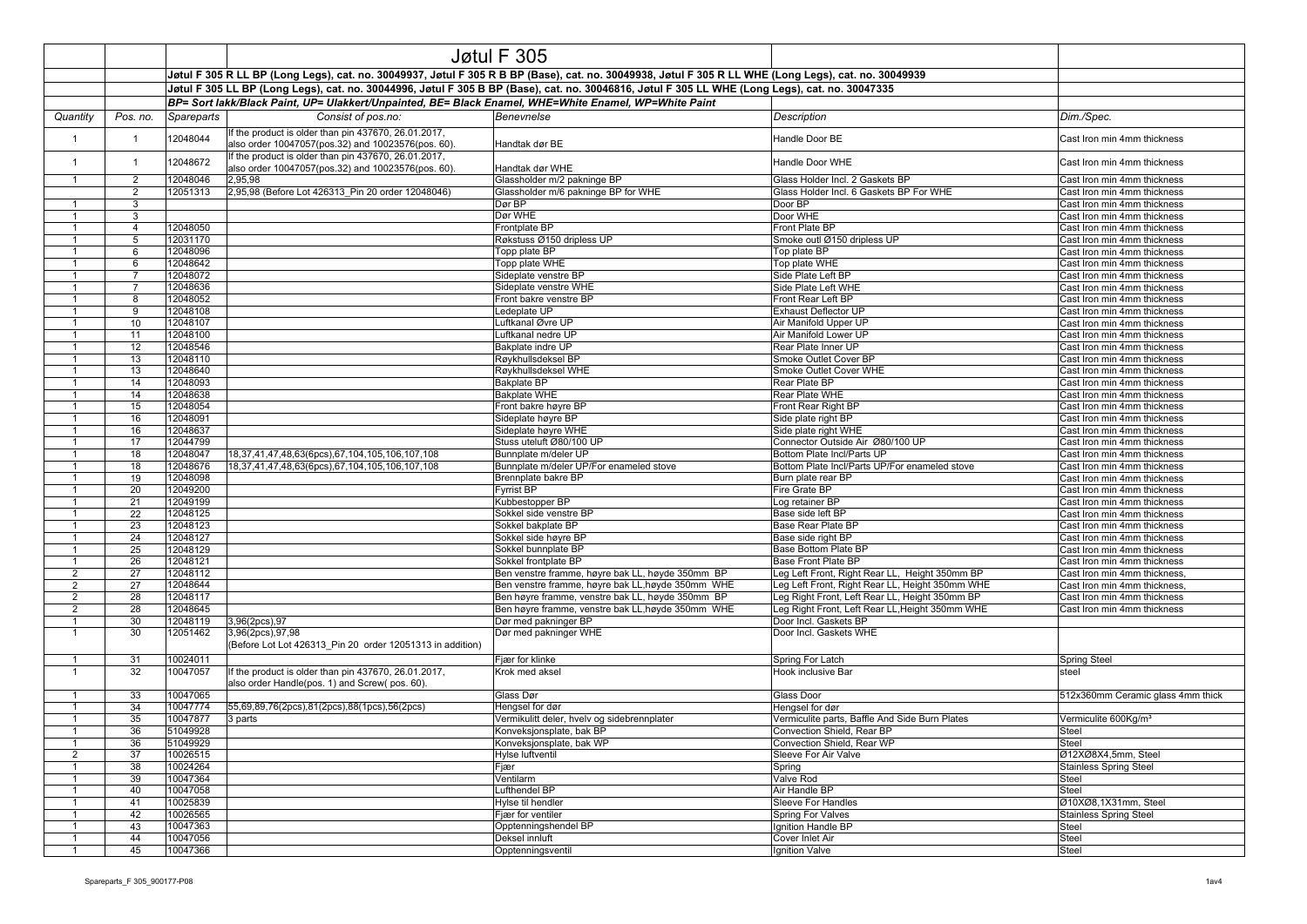|                                  |            |                                                                                                                                                       |                                                                                                     | Jøtul F 305                                                                 |                                                                      |                                                   |
|----------------------------------|------------|-------------------------------------------------------------------------------------------------------------------------------------------------------|-----------------------------------------------------------------------------------------------------|-----------------------------------------------------------------------------|----------------------------------------------------------------------|---------------------------------------------------|
|                                  |            | Jøtul F 305 R LL BP (Long Legs), cat. no. 30049937, Jøtul F 305 R B BP (Base), cat. no. 30049938, Jøtul F 305 R LL WHE (Long Legs), cat. no. 30049939 |                                                                                                     |                                                                             |                                                                      |                                                   |
|                                  |            | Jøtul F 305 LL BP (Long Legs), cat. no. 30044996, Jøtul F 305 B BP (Base), cat. no. 30046816, Jøtul F 305 LL WHE (Long Legs), cat. no. 30047335       |                                                                                                     |                                                                             |                                                                      |                                                   |
|                                  |            | BP= Sort lakk/Black Paint, UP= Ulakkert/Unpainted, BE= Black Enamel, WHE=White Enamel, WP=White Paint                                                 |                                                                                                     |                                                                             |                                                                      |                                                   |
| Quantity                         | Pos. no.   | Spareparts                                                                                                                                            | Dim./Spec.                                                                                          |                                                                             |                                                                      |                                                   |
|                                  |            |                                                                                                                                                       | Consist of pos.no:                                                                                  | Benevnelse                                                                  | Description                                                          |                                                   |
| 2<br>$\mathbf{1}$                | 46<br>47   | 10047202<br>10047059                                                                                                                                  |                                                                                                     | Ventilfjær<br>Luftventil                                                    | Valve Spring<br>Air Valve                                            | <b>Spring Steel</b><br>Steel                      |
| $\overline{1}$                   | 48         | 10047060                                                                                                                                              |                                                                                                     | Ventilplate                                                                 | Valve Plate                                                          | Steel                                             |
| $\mathbf{1}$                     | 49         | 10047074                                                                                                                                              |                                                                                                     | Lås Brakett                                                                 | Lock Bracket                                                         | Steel                                             |
| $\overline{1}$                   | 50         | 10047095                                                                                                                                              |                                                                                                     | Askeskuff                                                                   | Ash Pan                                                              | Steel                                             |
| $\mathbf 1$                      | 51         | 10047130                                                                                                                                              |                                                                                                     | Deksel for sokkel og askeleppe BP                                           | Cover For Base and Ash Lip BP                                        | Steel                                             |
| $\overline{1}$                   | 52         | 10048873                                                                                                                                              |                                                                                                     | Skjermplate under BP og UP                                                  | Heatshield Under BP and UP                                           | Steel                                             |
| $\overline{1}$                   | 53         | 10047169                                                                                                                                              |                                                                                                     | Deksel uteluft for sokkel BP                                                | Cover Outside Air For Base BP                                        | Steel                                             |
| $\overline{4}$<br>$\overline{1}$ | 54<br>55   | 10038419                                                                                                                                              |                                                                                                     | Høydejusteringsskrue M8x30<br>Hengselblad                                   | Hight Adjustment Screw M8x30                                         | Steel<br>Steel                                    |
| $\overline{4}$                   | 56         | 10038342                                                                                                                                              |                                                                                                     | Hengsel sintret                                                             | Hinge Blade<br>Hinge Sintred                                         | Sint, C50                                         |
| $\overline{1}$                   | 57         | 10037359                                                                                                                                              | ONLY FOR BLACK PAINTED PRODUCTS                                                                     | <b>Hylse</b>                                                                | Sleeve                                                               | Ø10XØ8X15mm, Steel                                |
| $\overline{1}$                   | 58         | 10026400                                                                                                                                              |                                                                                                     | Avstandshylse                                                               | <b>Distance Sleeve</b>                                               | Steel                                             |
| $\overline{1}$                   | 60         | 10023576                                                                                                                                              | If the product is older than pin 437670, 26.01.2017,<br>Handle(pos. 1) and Hook (pos.32) is needed. | Skrue Gjengestift med Hul ende M6x25                                        | Screw Socket Set with Cup point M6x25                                | Steel                                             |
| $\overline{4}$                   | 61         | 10023578                                                                                                                                              |                                                                                                     | Skive M10 svart, spesial                                                    | Washer M10 Black, Special                                            | Ø10,5xØ25x1,5 Steel                               |
| $\overline{4}$                   | 62         | 10023545                                                                                                                                              |                                                                                                     | Skrue sekskant med flens M6x12 DIN 6921                                     | Screw Hex Cap Flange M6x12 DIN 6921                                  | St8.8 / ANSI B18.2                                |
| $\overline{22}$                  | 63         | 10023661                                                                                                                                              |                                                                                                     | Skrue sekskant med flens M8x16 DIN 6921                                     | Screw Hex Cap Flange M8x16 DIN 6921                                  | St8.8 / ANSI B18.2                                |
| 22                               | 64         | 10023662                                                                                                                                              |                                                                                                     | Skrue sekskant med flens M8x20 DIN 6921                                     | Screw Hex Cap Flange M8x20 DIN 6921                                  | St8.8 / ANSI B18.2                                |
| $\overline{2}$                   | 65         | 10023588                                                                                                                                              |                                                                                                     | Skrue Sylinderhode Innv sekskant M6x12 DIN 912                              | Screw Cylinder Head Int Hexagon M6x12 DIN 912                        | St8.8 / ANSI B18.2                                |
| $\overline{4}$<br>3              | 66<br>67   | 10023665<br>10023522                                                                                                                                  |                                                                                                     | Skrue sekskant med flens M8x40 DIN 6921<br>Skrue sekskanthode M8x60 DIN 933 | Screw Hex Cap Flange M8x40 DIN 6921                                  | St8.8 / ANSI B18.2<br>St8.8 / ANSI B18.2          |
| $\overline{2}$                   | 68         | 10038283                                                                                                                                              |                                                                                                     | Skrue sekskanthode M8x80 DIN 933                                            | Screw Hexagon Cap M8x60 DIN 933<br>Screw Hexagon Cap M8x80 DIN 933   | St8.8 / ANSI B18.2                                |
| $\overline{4}$                   | 69         | 10023556                                                                                                                                              |                                                                                                     | Skrue senkhode inny sekskant M6x16 DIN 7991                                 | Screw Countersunk Flat Head Int Hex M6x16 DIN 7991                   | St8.8 / ANSI B18.2                                |
| $\mathbf{1}$                     | 69         | 10023595                                                                                                                                              |                                                                                                     | Skrue senkhode innv sekskant M8x16 DIN 7991                                 | Screw Countersunk Flat Head Int Hex M8x16 DIN 7991                   | St8.8 / ANSI B18.2                                |
| $\overline{2}$                   | 70         | 10023660                                                                                                                                              |                                                                                                     | Skrue sekskant med flens M8x12 DIN 6921                                     | Screw Hex Cap Flange M8x12 DIN 6921                                  | St8.8 / ANSI B18.2                                |
| $\overline{4}$                   | 71         | 10023680                                                                                                                                              |                                                                                                     | Skrue plate med flens 4,2x13 DIN 6928                                       | Screw Tapping 4,2x13 DIN 6928                                        | Steel                                             |
| $\overline{4}$                   | 72         | 10023664                                                                                                                                              |                                                                                                     | Skrue sekskant med flens M8x30 DIN 6921                                     | Screw Hex Cap Flange M8x30 DIN 6921                                  | St8.8 / ANSI B18.2                                |
| $\mathbf 1$                      | 73         | 10023656                                                                                                                                              | ONLY FOR BLACK PAINTED PRODUCTS                                                                     | Skrue senkhode innv sekskant M8x30 DIN 7991                                 | Screw Countersunk Flat Head Int Hex M8x30 DIN 7991                   | St10.9                                            |
| $\overline{1}$<br>$\mathbf 1$    | 73         | 10023547                                                                                                                                              | ONLY FOR ENAMELED PRODUCTS<br>ONLY FOR ENAMELED PRODUCTS                                            | Skrue sekskant med flens M6x35 DIN 6921                                     | Screw Hex Cap Flange M6x35 DIN 6921                                  | St8.8 / ANSI B18.2                                |
| 9                                | 73<br>74   | 10023666<br>10023559                                                                                                                                  |                                                                                                     | Mutter sekskant med flens M6 DIN 6923<br>Skive M8 Ø8,4xØ20x1.5 DIN 522      | Nut Hexagon Cap Flange M6 DIN 6923<br>Washer M8 Ø8.4xØ20x1.5 DIN 522 | St8.8 / ANSI B18.2<br>St8.8 / ANSI B18.2          |
| 17                               | 75         | 10023667                                                                                                                                              |                                                                                                     | Mutter sekskant med flens M8 DIN 6923                                       | Nut Hexagon Cap Flange M8 DIN 6923                                   | St8.8 / ANSI B18.2                                |
| 10                               | 76         | 10023541                                                                                                                                              |                                                                                                     | Skrue sekskant med flens M6x16 DIN 6921                                     | Screw Hex Cap Flange M6x16 DIN 6921                                  | St8.8 / ANSI B18.2                                |
| $\overline{1}$                   | 78         | 10023598                                                                                                                                              |                                                                                                     | Skive ONDUFLEX D nr. 531241                                                 | Washer ONDUFLEX D no. 531241                                         | Steel                                             |
| 6                                | 79         | 10023712                                                                                                                                              |                                                                                                     | Skrue gjengestift M8x30 DIN 916                                             | Screw Socket Set M8x30 Steel DIN 916                                 | Steel                                             |
| 3                                | 80         | 10023708                                                                                                                                              |                                                                                                     | Skrue linsehode innv sekskant M6x12                                         | Screw Truss Head Int Hex M6x12                                       | Steel                                             |
| 6                                | 81         | 10023666                                                                                                                                              |                                                                                                     | Mutter sekskant med flens M6 DIN 6923                                       | Nut Hexagon Cap Flange M6 DIN 6923                                   | St8.8 / ANSI B18.2                                |
| $\overline{2}$<br>3              | 82<br>83   | 10023540<br>10023519                                                                                                                                  |                                                                                                     | Skrue sekskant med flens M6x20 DIN 6921<br>Mutter sekskant M8 DIN 934       | Screw Hex Cap Flange M6x20 DIN 6921<br>Nut Hexagon M8 DIN 934        | St8.8 / ANSI B18.2<br>St8.8 / ANSI B18.2          |
| $\overline{2}$                   | 84         | 10023509                                                                                                                                              |                                                                                                     | Skrue senkhode innv sekskant M8x25 DIN 7991                                 | Screw Countersunk Flat Head Int Hex M8x25 DIN 7991                   | St10.9                                            |
| 8                                | 85         | 10023465                                                                                                                                              |                                                                                                     | Skrue sekskanthode M8x16 DIN 933                                            | Screw Hexagon Cap M8x16 DIN 933                                      | St8.8 / ANSI B18.2                                |
| 8                                | 86         | 10026268                                                                                                                                              |                                                                                                     | Beskyttelseshette M8 sekskant svart                                         | Protection cap M8 Hexagon black                                      | Polypropylene                                     |
| 8                                | 87         | 10023663                                                                                                                                              |                                                                                                     | Skrue sekskant med flens M8x25 DIN 6921                                     | Screw Hex Cap Flange M8x25 DIN 6921                                  | St8.8 / ANSI B18.2                                |
| $\overline{2}$                   | 88         | 10051183                                                                                                                                              |                                                                                                     | Hengselpinne med hode Ø8x50 ISO-2341-A                                      | Hinge Pin With Head Ø8x50 ISO-2341-A                                 | Steel                                             |
| $\overline{2}$                   | 89         | 10023475                                                                                                                                              |                                                                                                     | Mutter sekskant M6 DIN 934                                                  | Nut Hexagon M6 DIN 934                                               | St8.8 / ANSI B18.2                                |
| 2<br>$\overline{2}$              | 90<br>91   | 10023470<br>10023672                                                                                                                                  | Part is not mandatory from factory                                                                  | Skrue sekskanthode M8x25 DIN 933<br>Skive Ø10.1xØ19.4x0.9 svart             | Screw Hexagon Cap M8x25 DIN 933<br>Washer Ø10,1xØ19,4x0,9 black      | St8.8 / ANSI B18.2<br>Steel                       |
| -1                               | 92         | 10023716                                                                                                                                              |                                                                                                     | Skive Ø35,1xØ9,4x3 SRKB                                                     | Washer Ø10,1xØ19,4x0,9                                               | Steel                                             |
| $\mathbf{1}$                     | 93         | 10038500                                                                                                                                              |                                                                                                     | Låsemutter M8 med flens                                                     | Lock Nut M8 Collar                                                   | Steel                                             |
| -1                               | 95         |                                                                                                                                                       | 50027205 (5m)                                                                                       | Pakning til dørglass + ekstra for em. ovn                                   | Gasket Door Glass + Extra For Enameled Stove                         | LD-250-2 graph Ø6,4x2300mm                        |
| 2                                | 96         |                                                                                                                                                       | 50027204 (5m)                                                                                       | Pakning under glass                                                         | Gasket Under Glass                                                   | V-125X40mm graph W/A                              |
| $\overline{1}$                   | 97         |                                                                                                                                                       | 50027205 (5m)                                                                                       | Pakning til dørglass                                                        | <b>Gasket For Door Glass</b>                                         | LD-250-2 graph Ø6,4x1750mm                        |
| $\mathbf{1}$                     | 98         |                                                                                                                                                       | 50027203 (5m)                                                                                       | Pakning mellom glassholder og front                                         | Gasket Between Glass Holder And Front                                | LD 375-2 Ø9,5x2100mm                              |
| $\overline{2}$<br>$\overline{1}$ | 99         | 10047761                                                                                                                                              | 50027203 (5m)                                                                                       | Isolasjonsmatte side<br>Pakning til topp plate                              | <b>Insulating Blanket Side</b>                                       | Fibre                                             |
| $\overline{2}$                   | 100<br>101 |                                                                                                                                                       | 50027205 (5m)                                                                                       | Pakning til røykstuss deksel                                                | Gasket For Top Plate<br>Gasket Smoke Outlet And Cover                | LD 375-2 Ø9,5x1800mm<br>LD-250-2 graph Ø6,4x600mm |
| $\overline{1}$                   | 102        |                                                                                                                                                       | 50027212 (5m)                                                                                       | Pakning for røykrørstilkobling                                              | Gasket For Flue Connection                                           | WT-187x18,4 W/A L660mm                            |
| $\overline{1}$                   | 103        | 10047760                                                                                                                                              |                                                                                                     | Isolasionsmatte bak                                                         | Insulating Blanket Rear                                              | Fibre                                             |
|                                  | 104        |                                                                                                                                                       | 50027201 (5m)                                                                                       | Pakning mellom bunn og deksel innluft                                       | Gasket Between Bottom And Cover Inlet Air                            | LD-187 graph Ø4,8x1400mm                          |
|                                  | 105        |                                                                                                                                                       | 50027201 (5m)                                                                                       | Pakning 1 mellom bunn ventilplate                                           | Gasket 1 Between Bottom And Valve Plate                              | LD-187 graph Ø4,8x1300mm                          |
|                                  | 106        |                                                                                                                                                       | 50027205 (5m)                                                                                       | Pakning mellom bunn og askeskuff                                            | Gasket Between Bottom And Ash Pan                                    | LD-250-2 graph Ø6,4x800mm                         |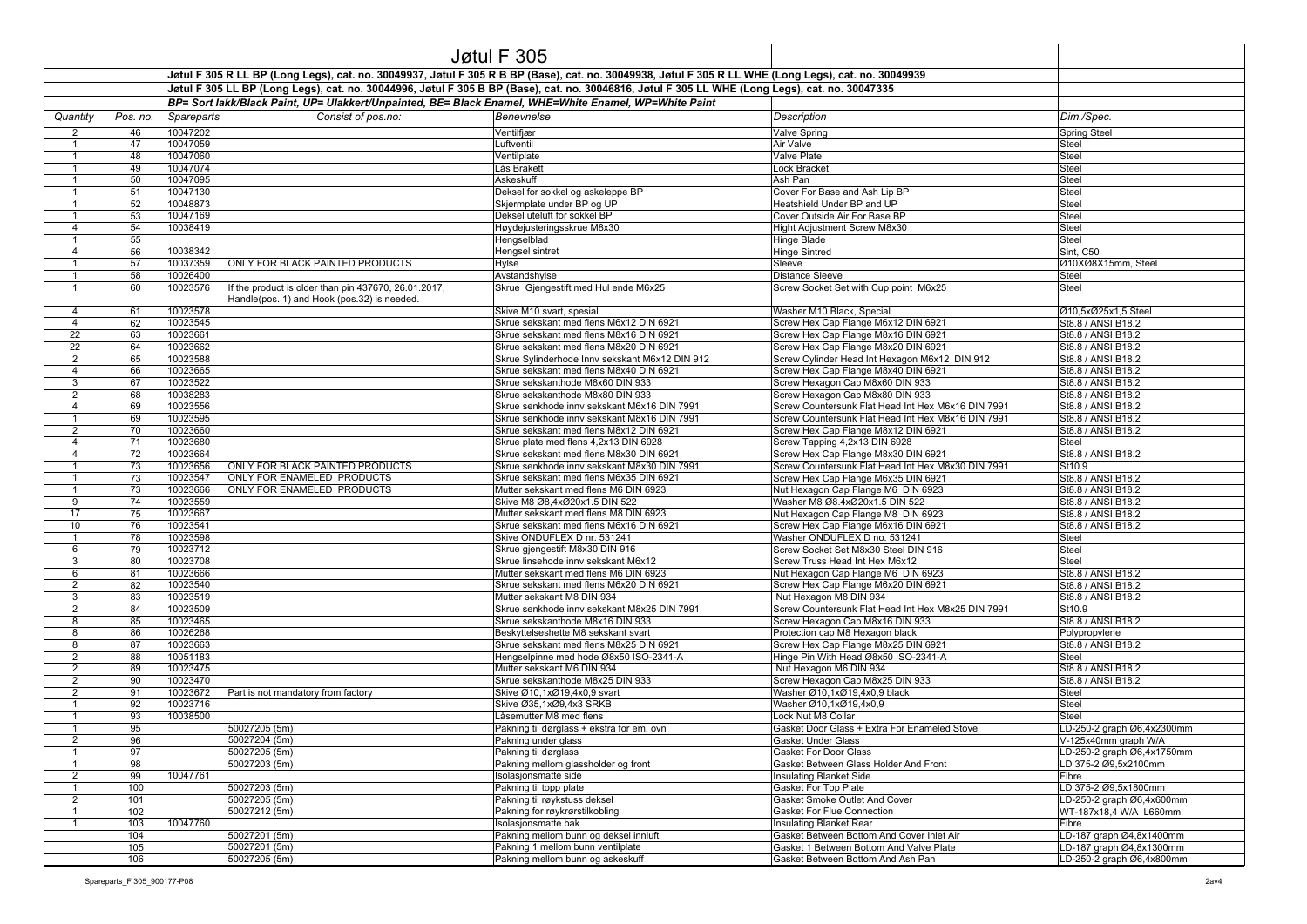|                                  |                                                                                                                                                                                                                                                          |                      |                                                                              | Jøtul F 305                                                                                                                                           |                                                                  |                                                            |
|----------------------------------|----------------------------------------------------------------------------------------------------------------------------------------------------------------------------------------------------------------------------------------------------------|----------------------|------------------------------------------------------------------------------|-------------------------------------------------------------------------------------------------------------------------------------------------------|------------------------------------------------------------------|------------------------------------------------------------|
|                                  |                                                                                                                                                                                                                                                          |                      |                                                                              | Jøtul F 305 R LL BP (Long Legs), cat. no. 30049937, Jøtul F 305 R B BP (Base), cat. no. 30049938, Jøtul F 305 R LL WHE (Long Legs), cat. no. 30049939 |                                                                  |                                                            |
|                                  |                                                                                                                                                                                                                                                          |                      |                                                                              |                                                                                                                                                       |                                                                  |                                                            |
|                                  | Jøtul F 305 LL BP (Long Legs), cat. no. 30044996, Jøtul F 305 B BP (Base), cat. no. 30046816, Jøtul F 305 LL WHE (Long Legs), cat. no. 30047335<br>BP= Sort lakk/Black Paint, UP= Ulakkert/Unpainted, BE= Black Enamel, WHE=White Enamel, WP=White Paint |                      |                                                                              |                                                                                                                                                       |                                                                  |                                                            |
| Quantity                         | Pos. no.                                                                                                                                                                                                                                                 | Spareparts           | Consist of pos.no:                                                           | Benevnelse                                                                                                                                            | Description                                                      | Dim./Spec.                                                 |
|                                  | 107                                                                                                                                                                                                                                                      |                      | 50027201 (5m)                                                                | Pakning 2 mellom bunn ventilplate                                                                                                                     | Gasket 2 Between Bottom And Valve Plate                          | LD-187 graph Ø4,8x480mm                                    |
|                                  | 108                                                                                                                                                                                                                                                      |                      | 50027203 (5m)                                                                | Pakning mellom bunn og bakplate indre                                                                                                                 | Gasket Between Bottom And Rear Plate Inner                       | LD 375-2 Ø9,5x2800mm                                       |
| 8                                | 109                                                                                                                                                                                                                                                      |                      | 50027204 (5m)                                                                | Pakning for konveksjonssett                                                                                                                           | Gasket For Convection Kit                                        | V-125x60mm graph W/A                                       |
|                                  |                                                                                                                                                                                                                                                          |                      |                                                                              |                                                                                                                                                       |                                                                  |                                                            |
|                                  |                                                                                                                                                                                                                                                          |                      | Short Legs (4pcs) 305 cat. no. 51047318 BP, cat. no. 51047340 WHE            |                                                                                                                                                       |                                                                  |                                                            |
| -1                               | 110                                                                                                                                                                                                                                                      | 51047318             | 52,85(4pcs),86(4pcs),87(4pcs)111,112                                         | Korte Ben (4stk) høyde150mm BP                                                                                                                        | Short Legs (4 pcs) height 150mm BP                               | Height 150mm                                               |
| $\mathbf{1}$                     | 110                                                                                                                                                                                                                                                      | 51047340             | 52,85(4pcs),86(4pcs),87(4pcs)111,112                                         | Korte Ben (4stk) høyde150mmWHE                                                                                                                        | Short Legs (4 pcs) height 150mm WHE                              | Height 150mm                                               |
| $\overline{2}$<br>$\overline{2}$ | 111<br>111                                                                                                                                                                                                                                               | 12048652<br>12048667 |                                                                              | Ben V framme H bak F 105 SL BP<br>Ben V framme H bak F 105 SL WHE                                                                                     | Leg Left Front Right Rear BP<br>Leg Left Front Right Rear WHE    | Cast Iron min 4mm thickness<br>Cast Iron min 4mm thickness |
| $\overline{2}$                   | 112                                                                                                                                                                                                                                                      | 12048653             |                                                                              | Ben H framme V bak F 105 SL BP                                                                                                                        | Leg Right Front Left Rear BP                                     | Cast Iron min 4mm thickness                                |
| 2                                | 112                                                                                                                                                                                                                                                      | 12048669             |                                                                              | Ben H framme V bak F 105 SL WHE                                                                                                                       | Leg Right Front Left Rear WHE                                    | Cast Iron min 4mm thickness                                |
|                                  |                                                                                                                                                                                                                                                          |                      |                                                                              |                                                                                                                                                       |                                                                  |                                                            |
|                                  |                                                                                                                                                                                                                                                          |                      | Ash Lip For Long And Short Legs, cat. no. 51047339 BP, cat. no. 51047341 WHE |                                                                                                                                                       |                                                                  |                                                            |
| $\mathbf{1}$                     | 115                                                                                                                                                                                                                                                      | 51047339             | 51,116                                                                       | Askeleppe LL/SL BP                                                                                                                                    | Ash Lip LL/SL BP                                                 |                                                            |
| $\mathbf{1}$                     | 115                                                                                                                                                                                                                                                      | 51047341             | 51,116                                                                       | Askeleppe LL/SL WHE                                                                                                                                   | Ash Lip LL/SL WHE                                                |                                                            |
| $\mathbf{1}$                     | 116                                                                                                                                                                                                                                                      |                      |                                                                              | Askeleppe for F 305 med ben BP                                                                                                                        | Ash Lip For F 305 With Legs BP                                   | Cast Iron min 4mm thickness                                |
| $\mathbf{1}$                     | 116                                                                                                                                                                                                                                                      |                      |                                                                              | Askeleppe for F 305 med ben WHE                                                                                                                       | Ash Lip For F 305 With Legs WHE                                  | Cast Iron min 4mm thickness                                |
|                                  |                                                                                                                                                                                                                                                          |                      |                                                                              |                                                                                                                                                       |                                                                  |                                                            |
| $\mathbf{1}$                     |                                                                                                                                                                                                                                                          |                      | Spring Self Closing Door, cat. no. 51048254                                  |                                                                                                                                                       |                                                                  |                                                            |
|                                  | 120                                                                                                                                                                                                                                                      | 51048254             | 80,89(2pcs),121,122,123,124,125                                              | Fjær selvlukkende dør                                                                                                                                 | Spring Self Closing Door                                         |                                                            |
| $\mathbf{1}$                     | 121                                                                                                                                                                                                                                                      | 10047503             |                                                                              | Fjær EWES T 31980                                                                                                                                     | Spring EWES T 31980                                              | <b>Spring Steel</b>                                        |
| $\mathbf{1}$<br>$\mathbf{1}$     | 122                                                                                                                                                                                                                                                      | 10047505<br>10024107 |                                                                              | Selvlukkemekanisme del 1<br>Skive Ø6,4xØ18x1,6 svart                                                                                                  | Self Closing Mechanism Part 1                                    | Steel<br>Steel                                             |
| $\mathbf{1}$                     | 123<br>124                                                                                                                                                                                                                                               | 10023547             |                                                                              | Skrue sekskant med flens M6x35 DIN 6921                                                                                                               | Washer Ø6,4xØ18x1,6 black<br>Screw Hex Cap Flange M6x35 DIN 6921 | St8.8 / ANSI B18.2                                         |
| $\overline{1}$                   | 125                                                                                                                                                                                                                                                      | 10023590             |                                                                              | Skrue Sylinderhode Innv sekskant M6x20 DIN 912                                                                                                        | Screw Cylinder Head Int Hexagon M6x20 DIN 912                    | St8.8 / ANSI B18.2                                         |
|                                  |                                                                                                                                                                                                                                                          |                      |                                                                              |                                                                                                                                                       |                                                                  |                                                            |
|                                  |                                                                                                                                                                                                                                                          |                      | Soapstone Top, cat. no. 51048022 BP, cat. no. 51049314 WHE                   |                                                                                                                                                       |                                                                  |                                                            |
| $\mathbf{1}$                     | 126                                                                                                                                                                                                                                                      | 51048022             | 127,128                                                                      | Kleber topp komplett BP                                                                                                                               | Soapstone Top Complete BP                                        |                                                            |
|                                  | 126                                                                                                                                                                                                                                                      | 51049314             | 127,128                                                                      | Kleber topp komplett WHE                                                                                                                              | Soapstone Top Complete WHE                                       |                                                            |
| $\mathbf{1}$                     | 127                                                                                                                                                                                                                                                      | 12048023             |                                                                              | Toppdeksel kleber BP                                                                                                                                  | Cover Soapstone BP                                               | Cast Iron min 4mm thickness                                |
|                                  | 127                                                                                                                                                                                                                                                      | 12049809             |                                                                              | Toppdeksel kleber WHE                                                                                                                                 | Cover Soapstone WHE                                              | Cast Iron min 4mm thickness                                |
| $\mathbf{1}$                     | 128                                                                                                                                                                                                                                                      | 10047593             |                                                                              | Kleber topp                                                                                                                                           | Soapstone Top                                                    | Soapstone                                                  |
|                                  |                                                                                                                                                                                                                                                          |                      |                                                                              |                                                                                                                                                       |                                                                  |                                                            |
|                                  |                                                                                                                                                                                                                                                          |                      | Protection Grid For Sweep Ball, cat. no. 151608                              |                                                                                                                                                       |                                                                  |                                                            |
| $\mathbf{1}$                     | 129                                                                                                                                                                                                                                                      | 151608               |                                                                              | Kulefanger Ø150mm                                                                                                                                     | Protection Grid For Sweep Ball Ø 150mm                           | Steel, Ø150mm                                              |
|                                  |                                                                                                                                                                                                                                                          |                      | Outside Air Connection Ø100mm cat no. 51012164                               |                                                                                                                                                       |                                                                  |                                                            |
| -1                               | 130                                                                                                                                                                                                                                                      | 51012164             |                                                                              | Utelufttilkobling Ø100mm                                                                                                                              | Outside Air Connection Ø100mm                                    |                                                            |
|                                  |                                                                                                                                                                                                                                                          |                      |                                                                              |                                                                                                                                                       |                                                                  |                                                            |
|                                  |                                                                                                                                                                                                                                                          |                      | Outside Air Connection Ø80mm cat no. 51047509                                |                                                                                                                                                       |                                                                  |                                                            |
| $\mathbf{1}$                     | 131                                                                                                                                                                                                                                                      | 51047509             |                                                                              | Utelufttilkobling Ø80mm                                                                                                                               | Outside Air Connection Ø80mm                                     |                                                            |
|                                  |                                                                                                                                                                                                                                                          |                      |                                                                              |                                                                                                                                                       |                                                                  |                                                            |
|                                  |                                                                                                                                                                                                                                                          |                      | Floor Plate Glass (NO/SE/DK/FI), cat. no. 50048171                           |                                                                                                                                                       |                                                                  |                                                            |
| $\mathbf{1}$                     | 132                                                                                                                                                                                                                                                      | 50048171             |                                                                              | Gulvplate glass for NO/SE/DK/FI                                                                                                                       | Floor Plate Glass For NO/SE/DK/FI                                | W872xD704mm, 6mm thick, tempered                           |
|                                  |                                                                                                                                                                                                                                                          |                      |                                                                              |                                                                                                                                                       |                                                                  |                                                            |
|                                  |                                                                                                                                                                                                                                                          |                      | Floor Plate Glass (Germany) cat. no. 50048173                                |                                                                                                                                                       |                                                                  |                                                            |
| $\mathbf{1}$                     | 133                                                                                                                                                                                                                                                      | 50048173             |                                                                              | Gulvplate glass for Tyskland                                                                                                                          | Floor Plate Glass For Germany                                    | W1172xD804mm, 6mm thick, tempered                          |
|                                  |                                                                                                                                                                                                                                                          |                      | Floor Plate Steel (Germany) cat. no. 51048191                                |                                                                                                                                                       |                                                                  |                                                            |
| $\mathbf{1}$                     | 135                                                                                                                                                                                                                                                      | 51048191             |                                                                              | Gulvplate stål for Tyskland BP                                                                                                                        | Floor Plate Steel For Germany BP                                 | W1172xD1025mm, 1.25mm thick, Black                         |
|                                  |                                                                                                                                                                                                                                                          |                      |                                                                              |                                                                                                                                                       |                                                                  |                                                            |
|                                  |                                                                                                                                                                                                                                                          |                      | Convection Kit Cast Iron, cat. no. 51048012 BP                               |                                                                                                                                                       |                                                                  |                                                            |
| $\mathbf{1}$                     | 136                                                                                                                                                                                                                                                      | 51048012             | 76(4pcs), 109(8pcs), 140, 141(2pcs), 142, 143(4pcs), 144(4pcs)               | Konveksjonssett støpejern BP                                                                                                                          | Convection Kit Cast Iron BP                                      |                                                            |
| $\mathbf{1}$                     | 140                                                                                                                                                                                                                                                      | 12049810             |                                                                              | Konveksjonssett bakplate BP                                                                                                                           | Convection Kit Rear Plate BP                                     | Cast Iron min 4mm thickness                                |
| $\overline{2}$                   | 141                                                                                                                                                                                                                                                      | 12049811             |                                                                              | Konveksjonssett sideplate Høyre/Venstre BP                                                                                                            | Convection Kit Side Plate Right/Left BP                          | Cast Iron min 4mm thickness                                |
| $\mathbf{1}$                     | 142                                                                                                                                                                                                                                                      | 10049340             |                                                                              | Konveksjonssett bakplate stål UP                                                                                                                      | Convection Kit Rear Plate Steel BP                               | Steel, 1,5mm thick, Aluzinc                                |
| $\overline{4}$                   | 143                                                                                                                                                                                                                                                      | 10023645             |                                                                              | Skrue Senkhode Innvendig Sekskant M6x40 DIN 7991                                                                                                      | Screw Countersunk Flat Head Cap Int Hex M6x40 DIN 7991           | St8.8 / ANSI B18.2, Black                                  |
| $\overline{4}$                   | 144                                                                                                                                                                                                                                                      | 10023647             |                                                                              | Starlock uten kapsel Ø6XØ15 svart                                                                                                                     | Attachment Washer Ø6XØ15 Black                                   | Steel                                                      |
| $\mathbf{1}$                     | 145                                                                                                                                                                                                                                                      | 10023666             |                                                                              | MUTTER 6K M/FL M6 ST8,8 FOSFAT                                                                                                                        | Nut Hexagon Cap Flange M6 DIN 6923                               | St8.8 / ANSI B18.2                                         |
| $\mathbf{1}$                     | 146                                                                                                                                                                                                                                                      | 10023709             |                                                                              | SKR SENKH INNV6K M6X30 FOSFAT                                                                                                                         | Screw Countersunk Flat Head Cap Int Hex M6x30 DIN 7991           | St8.8 / ANSI B18.2, Black                                  |
|                                  |                                                                                                                                                                                                                                                          |                      |                                                                              |                                                                                                                                                       |                                                                  |                                                            |
|                                  |                                                                                                                                                                                                                                                          |                      |                                                                              |                                                                                                                                                       |                                                                  |                                                            |